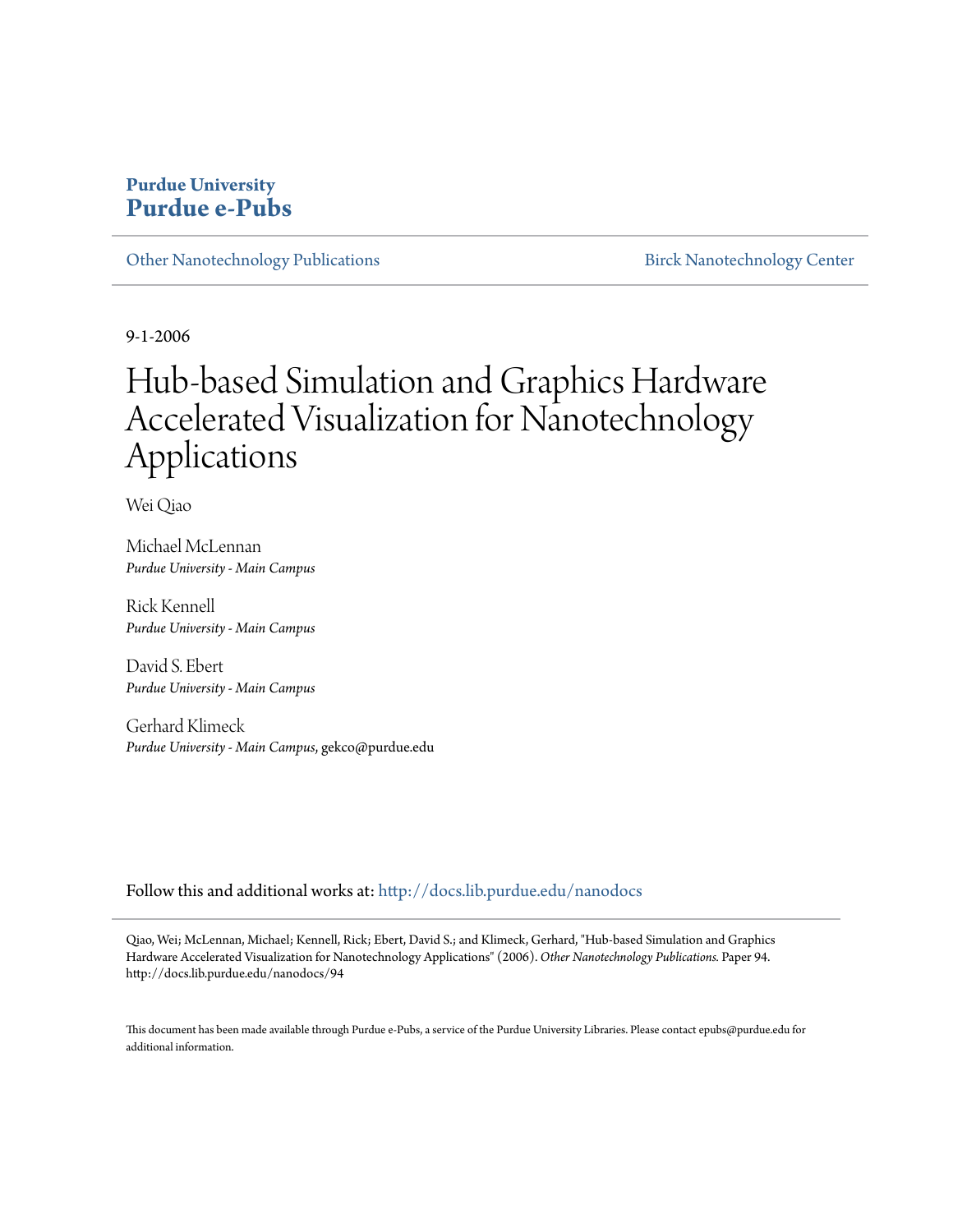## Hub-based Simulation and Graphics Hardware Accelerated Visualization for Nanotechnology Applications

#### Wei Qiao, *Student Member, IEEE*, Michael McLennan, *Member, IEEE*, Rick Kennell, *Member, IEEE*, David S. Ebert, Senior Member, IEEE, and Gerhard Klimeck, Senior Member, IEEE

Abstract—The Network for Computational Nanotechnology (NCN) has developed a science gateway at nanoHUB.org for nanotechnology education and research. Remote users can browse through online seminars and courses, and launch sophisticated nanotechnology simulation tools, all within their web browser. Simulations are supported by a middleware that can route complex jobs to grid supercomputing resources. But what is truly unique about the middleware is the way that it uses hardware accelerated graphics to support both problem setup and result visualization. This paper describes the design and integration of a remote visualization framework into the nanoHUB for interactive visual analytics of nanotechnology simulations. Our services flexibly handle a variety of nanoscience simulations, render them utilizing graphics hardware acceleration in a scalable manner, and deliver them seamlessly through the middleware to the user. Rendering is done only on-demand, as needed, so each graphics hardware unit can simultaneously support many user sessions. Additionally, a novel node distribution scheme further improves our system's scalability. Our approach is not only efficient but also cost-effective. Only a half-dozen render nodes are anticipated to support hundreds of active tool sessions on the nanoHUB. Moreover, this architecture and visual analytics environment provides capabilities that can serve many areas of scientific simulation and analysis beyond nanotechnology with its ability to interactively analyze and visualize multivariate scalar and vector fields.

✦

Index Terms—remote visualization, volume visualization, flow visualization, graphics hardware, nanotechnology simulation.

#### 1 Introduction

Nanoscience is the study of matter at the scale of a nanometer–one billionth of a meter, the scale of atoms and small molecules. Structures and materials at such scale often exhibit unique phenomena and properties fundamentally different from that of macroscopic structures. These properties can be harnessed to make novel devices. Such work is often interdisciplinary in nature, involving molecular biologists, electrical engineers, computer scientists, and others to simulate, optimize, and engineer a working nanoscale device.

To address these challenges, the National Science Foundation (NSF) has formed the Network for Computational Nanotechnology (NCN), a network of eight universities with expertise in nanoelectronics, nanoelectromechanical systems (NEMS), and nanomedical devices. The NCN has created a science gateway for nanotechnology exploration at nanoHUB.org. This web site contains a large collection of online seminars, web-based courses, animations, and other educational materials. All of these resources are coupled with interactive simulations that users can access from any web browser. Its supporting middleware can route simulation jobs to supercomputing resources, including the NSF TeraGrid and the Open Science Grid.

The nanoHUB is becoming a national resource for the nanotechnology community. Last year, more than 10,000 users viewed online seminars, courses, animations and publications related to nanoscience. Among those users, over 1,800 ran more than 54,000 simulation jobs, consuming over 28,500 solid hours of CPU time.

Acquiring simulation data is only part of scientific study. Visualization and data analysis serve as the critical pathways to insights and discovery. Providing scientists with matching computation and visualization power is an essential part of the nanoHUB effort. As the

- *Wei Qiao is with Purdue University, E-mail: qiaow@purdue.edu.*
- *Michael McLennan is with Purdue University, E-mail: mmclennan@purdue.edu.*
- *Rick Kennell is with Purdue University, E-mail: kennell@purdue.edu.*
- *David S. Ebert is with Purdue University, E-mail: ebertd@purdue.edu.*
- *Gerhard Klimeck is with Purdue University, E-mail: gekco@purdue.edu.*

*Manuscript received 31 March 2006; accepted 1 August 2006; posted online 6 November 2006.*

*For information on obtaining reprints of this article, please send e-mail to: tvcg@computer.org.*

facility grew, its visualization capability became the weakest link, primarily due to the lack of state of the art visualization systems that utilize graphics hardware acceleration. In this work, we report our progress in designing and integrating such visualization systems into the nanoHUB architecture, and we show their utility and performance.

#### **System Requirements**

Assisting remote users who may not be equipped with sufficient computational resources has become an important and practical aspect of scientific visualization. Such tasks become significantly more difficult for facilities like nanoHUB.org, where visualization systems serve a large number of users whose hardware and software capabilities vary widely, to the extent that only minimal assumptions can be made about their computing profiles. We have identified the following important requirements that direct the design and implementation of our framework:

- 1. Transparency: The delivery of hardware acceleration should be seamless and transparent to remote users. The requirements on the user's system should be minimal.
- 2. Scalability: Our framework should support many remote user sessions simultaneously. The performance should scale under an increased rendering load as hardware resources are added.
- 3. Responsiveness: The system should be responsive to user commands even when the number of open visualization sessions is large.
- 4. Flexibility: The rendering engine should be flexible enough to handle a variety of simulation data, providing capabilities of quickly developing and deploying new tools.
- 5. Extensibility: The system software and hardware architecture should be easily extensible, to satisfy new visualization needs for future applications.

#### 3 Related Work

Most nanoelectronics simulations generate scalar volumes, vector fields or a combination of the two. To deliver interactive visual analytics of a variety of nanoelectronics simulations to remote scientists, our work involves techniques related to molecular dynamics visualization, flow visualization and remote visualization. In this section we will review relevant work separately.

1077-2626/06/\$20.00 © 2006 IEEE Published by the IEEE Computer Society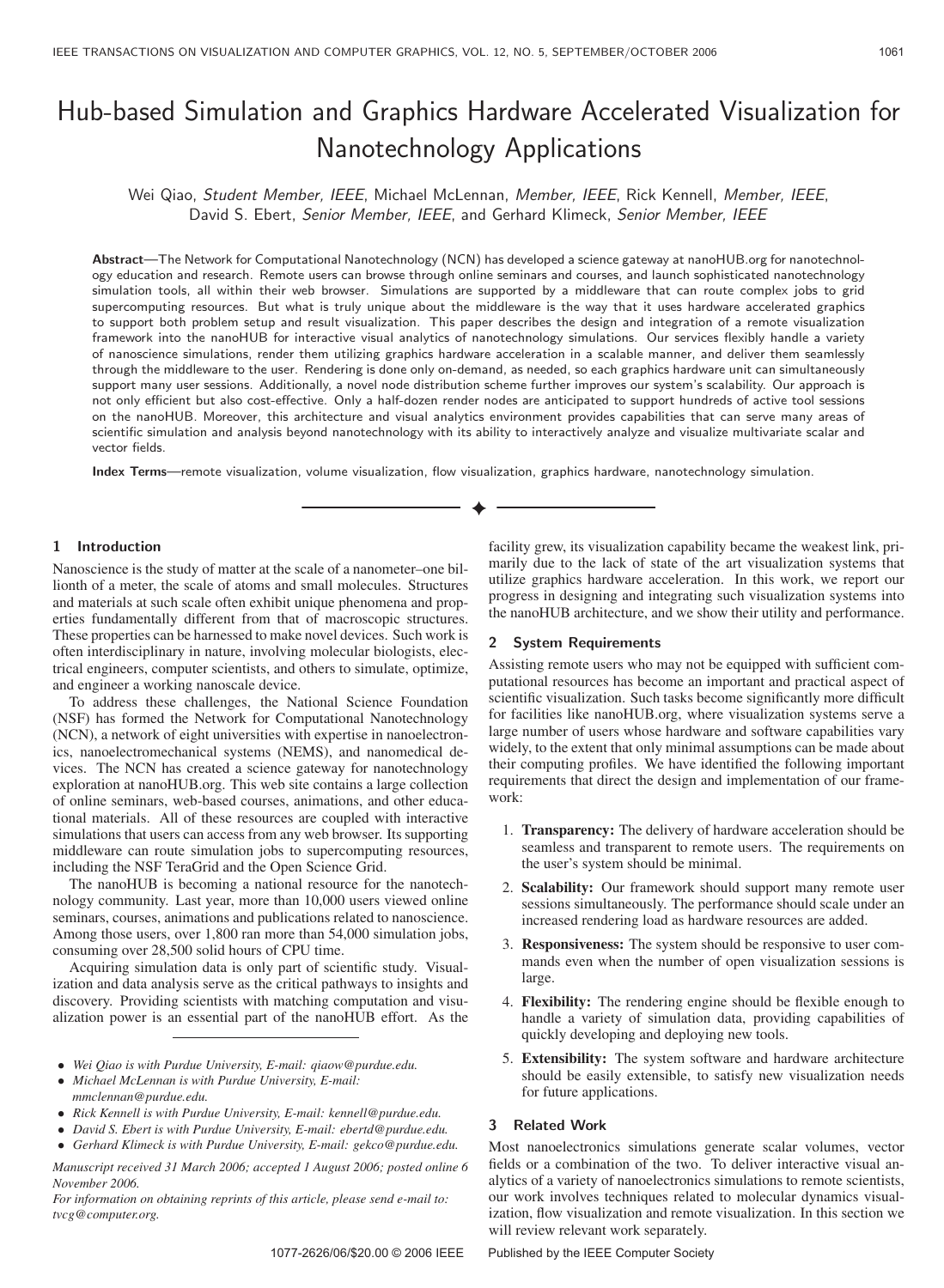

Fig. 1. nanoHUB architecture

#### 3.1 Molecular Dynamics Visualization

Nanoscale devices frequently consist of molecular structures, and their models often compute scalar fields of molecular dynamics, e.g. electron density, potential and charge density, etc. Published molecular visualization work mainly focuses on two aspects of molecular dynamics: structural information and field properties.

For structural information, most published visualization techniques display molecular assemblies with two types of representations: structural rendering and surface rendering. Structural rendering emphasizes the underlying skeletal construction of the molecule, and often displays models using primitives like spheres for atoms and cylinders for bonds (Ball-and-Stick model). Surface rendering mainly presents molecules as space-filling surfaces defined by the van der Waal radii of the atoms or isosurfaces of molecular dynamics properties (e.g., electronic potential). Surface rendering has been adopted by many areas of study, for instance protein-folding [5] and drug design [27]. Visualization platforms like Visual Molecular Dynamics (VMD) [15] and Protein Explorer [32] are examples that handle both structural and surface rendering.

Volume visualization is quite suitable for rendering scalar dynamics fields. Among volume visualization techniques a popular class is the texture-based volume rendering approach [7, 47]. Additionally, cell projection approaches are often used for visualizing unstructured meshes (e.g. [41, 38]). Many nanoHUB simulations are computed on the Cartesian lattice, or an alternative regular lattice called Face Centered Cubic grid (FCC) [36]. Thus, for scalar visualization, we choose to base our system on texture-based volume rendering. In addition, a convenient and efficient method is available to visualize FCC grid using a set of staggered Cartesian grids [36].

#### 3.2 Flow Visualization

Vector flow field visualization has been an active research area in recent years. Popular techniques can usually be categorized into two classes: texture synthesis based and particle tracing. Early work in texture synthesis [8, 45] has led to various extensions [33, 19] including GPU-accelerated approaches [12, 18, 46, 43]. Texture synthesis techniques are very effective in visualizing 2D vector flow. However, their effectiveness is reduced substantially when visualizing 3D flow fields due to visual cluttering. On the other hand, particle tracing techniques in essence utilize numerical integration schemes to advect particles through the vector field [39]. Recently, particle engines have also been implemented on the GPU where the integration is computed

using fragment shaders [24, 26]. Besides point primitives, particle tracing techniques are also able to generate stream ribbons and tubes [14, 6, 44].

#### 3.3 Remote Visualization

Remote visualization systems are often preferable when the data involved is excessively large to transmit over the network [11], or such size is unsuitable to visualize using local workstation and cluster or super computing resources are utilized to accelerate rendering [16, 1, 30, 35, 9, 20]. Remote visualization is also helpful in bringing graphics hardware resources to remote users [29, 10, 42, 2] and facilitating distance collaboration [13, 31]. The motivation of this work incorporates all of the above aspects. Among these systems, VirtualGL [2] and its predecessor [42] intercept and reroute GLX commands to an X display with hardware-accelerated graphics. The advantage of such an approach is that it requires no modification to the original program and achieves excellent transparency. However, due to the architecture of the nanoHUB, we could not take advantage of VirtualGL (see Section 4.2). In this work, we strive to achieve such transparency using an extremely cost effective approach specifically suited to the nanoHUB software and hardware architecture.

#### 4 nanoHUB Architecture

#### 4.1 Web-based Interface

A large part of the nanoHUB popularity comes from a focus on easeof-use. nanoHUB users can launch a simulation simply by clicking a button within their web browser. This brings up an interactive graphical interface, such as the one shown in Figure 2. This interface appears to be a Java applet running within the browser, but the implementation mechanism behind the scene is much more robust with both simulation and rendering conducted on remote servers. When a simulation is launched, nanoHUB allocates a session on a virtual machine running on a supporting cluster, then sends the image of that session back to the viewer inside the user's web browser via the Virtual Network Computing (VNC) paradigm [37]. The user sees an interactive image of the session which runs remotely on nanoHUB hardware, as shown in Figure 1. This unique architecture has a few important advantages. First, because the simulation is hosted on nanoHUB hardware, the state of the simulation is maintained even when the user connection is lost. A user can simply reconnect using web browser to resume his previous simulation session. Second, each session can transparently launch simulations on a vast array of hardware, to which most users would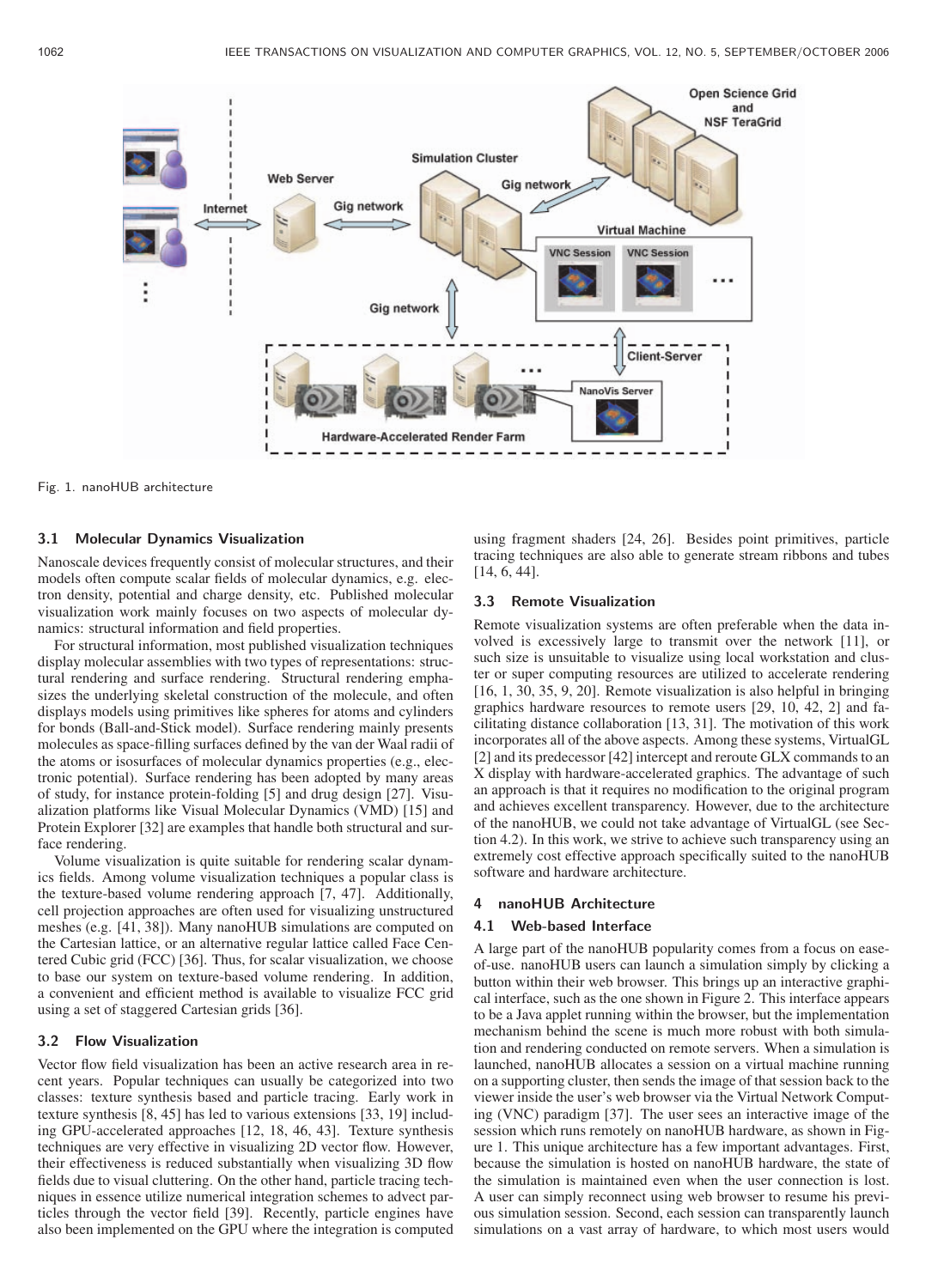

Fig. 2. nanoHUB web-based interface: simulation (back) and visualization (front).

not ordinarily have access. For example, complex jobs can be sent off to other compute clusters on the NCN network, or to other national grids, including the Open Science Grid and the NSF TeraGrid.

#### 4.2 Visualization Challenges

There is, however, one disadvantage to the nanoHUB architecture: The graphical environment for each tool runs within a VNC session on cluster nodes that have no graphics hardware acceleration. As a result, visualization of non-trivial simulations (such as the 3D volume shown in Figure 2) can be very slow. Additionally, the VNC server nodes are rack mounted machines with neither AGP nor PCI Express interfaces to install graphics hardware. Even if graphics cards were installed on the simulation nodes, they would not be directly accessible through nanoHUB's virtual machine layer. A VirtualGL-based solution would require another VNC connection to the machines with hardware acceleration. A VNC-inside-VNC approach is conceptually confusing and difficult to implement, and has prevented us from taking advantage of VirtualGL.

The use of virtual machines is an important element in the nanoHUB middleware. Virtual machines can be configured independently of the underlying physical machines, so they can be tuned to provide extra security preventing users walled off within one machine from attacking another. They can also authenticate users against a customized Lightweight Directory Access Protocol (LDAP), so nanoHUB users can be managed separately from users at the institutions supporting nanoHUB. The design and delivery of hardware accelerated remote visualization in the nanoHUB environment should take its unique architecture into consideration and not compromise the advantages mentioned in Section 4.1.

#### 5 Hardware-accelerated Remote Visualization

Our strategy for nanoHUB remote visualization is a client-server architecture. We have created nanoVIS, a visualization engine library that can flexibly handle a variety of nanoscience simulations involving vector flows and multivariate scalar fields. Acting as the server end of the remote visualization, nanoVIS services run on a Linux cluster equipped with hardware acceleration. The render engine has been integrated to NCN's Rappture Toolkit (see Section 5.2.1). The development and deployment of new visualization tools becomes an extremely quick process.

#### 5.1 Hardware

Our render farm is composed of a Linux cluster equipped with nVIDIA Geforce 7800GT graphics acceleration. Because our visualization tasks are inherently GPU intensive, CPU speed is not a dominant factor. Thus, modestly configured machines are sufficient, making such a cluster extremely economical to build. Our render nodes are 1.6GHz Pentium 4 with 512MB of RAM running RedHat Linux. The render farm is directly connected with the VNC server cluster. To reduce the network latency that can delay client-server interaction, our render farm is also physically placed in close proximity to the VNC servers. All interconnects in our setup are fast gigabit network as shown the lower portion of Figure 1.

Utilizing commodity cluster and consumer graphics hardware for render services has several advantages. First, such an approach is extremely cost effective due to the high performance/price ratio offered by modern consumer graphics hardware. As shown in Section 6.3, only a few render nodes are required to serve many remote users. Second, a Linux cluster is flexible to upgrade and expand as needs grow. Our rendering software also facilitates such scalability. Third and foremost, a client-server approach running on cluster PCs integrates tightly into the nanoHUB existing architecture, and such a strategy fits the philosophy of hub-based computing well.

#### 5.2 Software

The nanoVIS library and necessary client-server network modules have become an integral part of the Rappture toolkit. This integration has made the development of remote simulation and visualization tools a largely automated process, where code for the GUI client, the server and client-server communication is generated from the user's description of the input parameters and output formats. Thus, the deployment of new tools is greatly expedited.

#### 5.2.1 Rappture Toolkit

As part of the nanoHUB development, the NCN has created the Rappture Toolkit [3], the Rapid Application Infrastructure Toolkit, which provides the basic infrastructure for a large class of scientific applications, accelerating the deployment of new tools. Rappture is available as open source, and it includes language bindings for C/C++, Fortran, Matlab, Python, and Tcl, so it is easily integrated into various simulation codes. Instead of inventing their own input/output interfaces, researchers declare the parameters associated with their simulator by describing Rappture objects stored in an Extensible Markup Language (XML) format. Rappture has a variety of input/output objects, ranging from simple elements (such as numbers, choices, Booleans, and text entries) to more complex elements (such as molecules, curves, meshes, and scalar/vector fields). Once a researcher has defined the interface for a tool, Rappture reads the interface description and generates the graphical user interface (GUI) automatically. The tool shown in Figure 2 is an example of graphical interface generated automatically by Rappture.

#### 5.2.2 nanoVIS

The nanoVIS library, as part of the Rappture Toolkit is also open source. The render engine takes advantage of graphics hardware acceleration and can flexibly handle a variety of nanotechnology simulations computed on Cartesian and FCC grids. For multivariate scalar fields, we choose to base our system on texture-based volume rendering and adopt a multi transfer function approach [36] to simultaneously visualize various electromagnetic properties. The isosurfaces of these dynamics fields are also visualized using transfer functions without explicitly generating geometry. In addition, nanoVIS also supports textured cutting planes and geometric primitives which are primarily used to illustrate the simulation geometry.

For vector field visualization, our engine implements a completely GPU-accelerated particle system similar to [24] and [26]. The particle position is governed by the ordinary differential equation (ODE):

$$
\frac{\partial \vec{x}}{\partial t} = \vec{v}(\vec{x}(t), t) \tag{1}
$$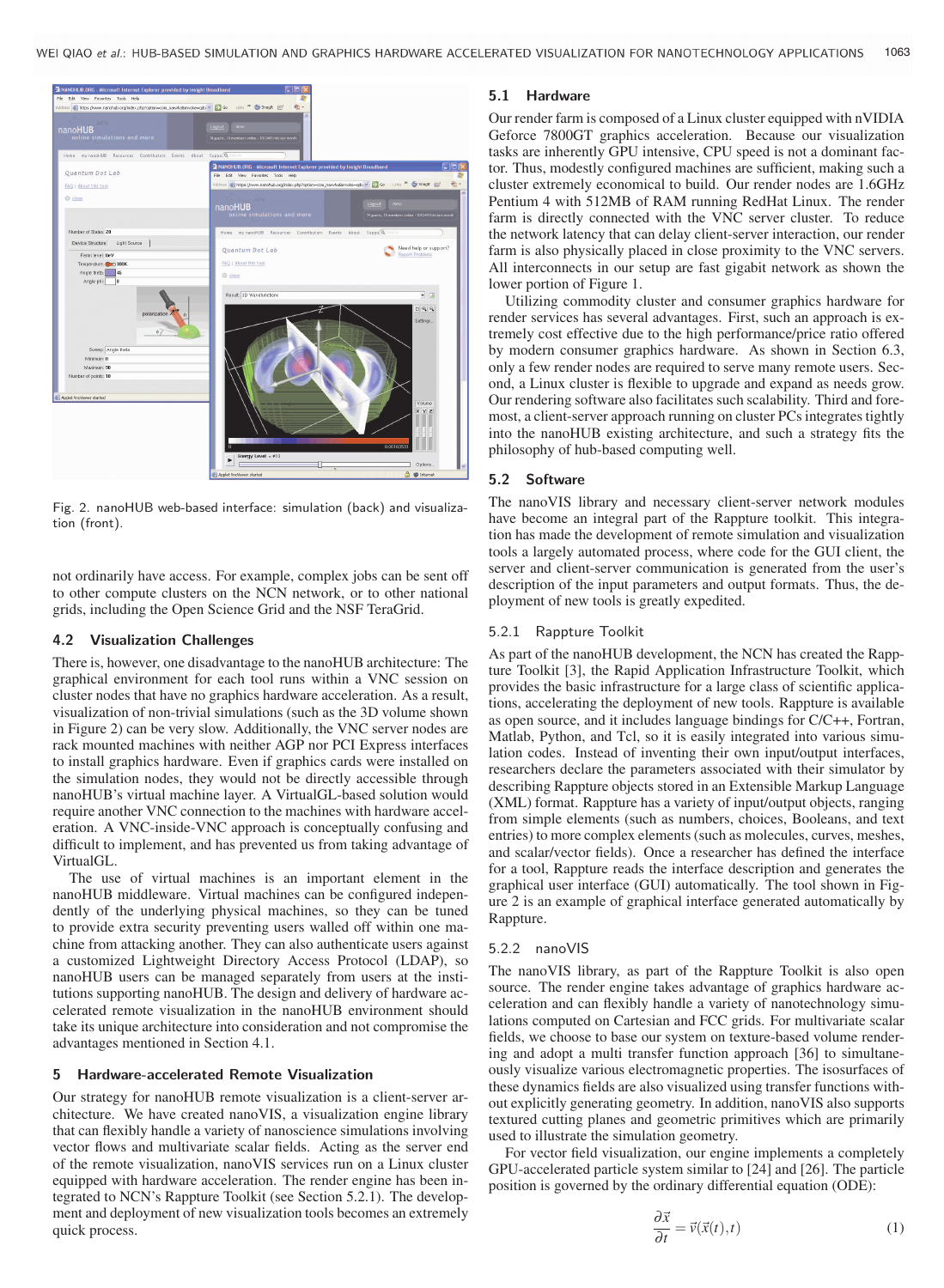Where  $\vec{x}(t)$  is the particle position at time *t*, and particle tracing amounts to numerically solving Equation 1. Similar to [26], we implemented particle advection with fragment shaders using a Eulerian integration scheme:

$$
\vec{x}_{n+1} = \vec{x}_n + (t_{n+1} - t_n) \cdot \vec{x}_n \tag{2}
$$

The Framebuffer Object (FBO) feature of OpenGL 2.0 [40] greatly assisted our implementation. In our implementation, two off-screen FBOs with floating point texture attachments act as source and destination memory. During time step *n* an FBO storing particle information (position and lifetime) of the previous time step  $n - 1$  acts as the input texture, and the other FBO acts as the output target to which the updated particles are written to using a fragment shader. We then bind the output target FBO as a Vertex Buffer Object (VBO) to render opaque particles. In the next time step  $n+1$ , FBOs are flipped in terms of source and target. Such an implementation requires practically no CPU computation. Particles always stay in the graphics memory and are never transferred through the system bus. Additionally, 2D Line Integral Convolution (LIC) is also integrated into our system to complement the 3D particle advection and illustrate per slice flow field.

#### 5.2.3 Client-Server Interaction

The client side of a simulation and visualization application is composed of a Rappture GUI (see Section 5.2.1) running within a virtual machine. This GUI drives the whole interaction of the tool on nanoHUB as shown in Figure 1. The remote user interacts with the GUI, entering values to set up the problem, and eventually presses the Simulate button. At that point, Rappture substitutes the current value for each input parameter into the XML description, and launches the simulator with this XML description as a driver file. The simulator computes and writes results to files. In scenarios where hardwareaccelerated rendering is not required, Rappture loads the results into the output analyzer for the user to explore.

As soon as the user selects a simulation result or mode that requires 3D graphics, the Rappture client connects to one of the rendering nodes selected using a node selection algorithm (see Section 6.2). We created a special Linux daemon, nanoSCALE, to monitor a dedicated network port for client communication. When a client connects the communication port, nanoSCALE spawns an instance of our nanoVIS server. Once the socket connection is established, the client and server will synchronize through a network message passing interface.

As an initial setup step, the client controlling interface sends over one or more scalar and/or vector fields, along with a default camera position. The visualization server loads the data into graphics memory, and then generates and sends back the desired image at the specified camera position. The image coming back from the visualization server is loaded into the GUI running within the VNC session. To save network bandwidth, we utilize a simple run-length encoding method to compress the images. Such a compression scheme is inexpensive to compute using our modest CPUs and works fairly well, since the visualization result typically contains regions of black space. VNC then transmits the screen change to the remote user. To conserve GPU computation resources, the nanoVIS server is designed to quickly deliver rendering upon request and wait for further instructions instead of actively looping and generating the same frame. In the case of particle animation, 20 frames of particle renderings are quickly generated and transmitted to the client side. The interface then plays back this animation without requesting further service. Thus, in our architecture, as long as the user is still, the visualization server is sleeping. This behavior is very important in a hub-based simulation environment, since we need to support not one, but many hundreds, or perhaps someday thousands, of simulation sessions at any given time.

Various communication commands have been defined in our framework, such as: transfer function, particle seeding, cut plane, zoom, and rotate. Each of these actions will trigger a request to the nanoVIS server, which then updates the view and sends back another image. We use a simple protocol parsed by Tcl interpreters on both ends for most of the communication. For example, the camera can be adjusted by a command such as the following: camera 0.0 45.0 0.0, where the three parameters represent the Euler angles of the camera. Meshes and fields are defined by a similar Tcl-based command, but the actual data is sent and received in binary format, as produced by objects in the Rappture C++ library. So the transmission of control messages is simple and human-readable, but the transmission of data (meshes, fields, and the resulting image) is handled more efficiently. This makes the system easy to debug, while at the same time providing the throughput needed for large datasets.

#### Performance and Optimization

As an integral component of the nanoHUB multiuser environment, it is important that the visualization facility should support many user rendering sessions simultaneously. Our nanoVIS engine makes extensive use of GPU acceleration, whereas the CPU is only responsible for network communication and rendering setup (see Section 5.2.3). Thus, the CPU workload is very light compared to that of the GPU. This aspect has allowed us to optimize rendering performance by choosing render hosts based on the GPU workload only.

#### 6.1 GPU Load Estimation

The DirectX9 SDK [4] exposes various useful graphics hardware performance queries including pipeline timings, pixel timings, etc. The nVIDIA NVPerfKit and NVPerfHUD are also powerful tools to access low-level performance counters. However, these queries and tools are not available on Linux. Therefore, we developed a fairly straightforward GPU workload estimation model for our system based on test data. This model relies on the fact that GPU fragment processing is the dominating factor of performance in our system, and its cost is determined by the number of rasterized fragments and how much computation is required per fragment. However, a complication is the integration of a particle system. Thus, a unified workload measurement is needed.

It is, in general, difficult to compare the GPU workload of fixedpipeline geometry rendering (particles and simulation geometry) with programmable per-pixel shading (volume visualization). The geometric elements of simulations typically include a few simple primitives for illustration purpose, for instance, computation domain bounding boxes. These primitives are trivial to render compared to the massive amount of particles in our flow visualization. Thus, we only consider the cost of particle rendering in our model. Additionally, our tests have shown that the time required to render the particles is only about a factor of 0.2 of what is required to advect them due to the efficient use of render to vertex array. This enables us to express the GPU workload of the particle system using only the fragment processing cost of the advection step. Now we can develop a unified cost model since the advection shader is comparable to a texture-based volume visualization shader in the way it samples a vector field.

Our model reflects the fact that the primary cost of the shader execution is texture access, where a particle update requires one texture fetch and a multivariate scalar field may need a few texture samples per fragment. We can query the number of rasterized fragments using the OpenGL ARB occlusion query extension [21]. The workload is computed at each time interval of *t*. For example, there have been *s* nanoVIS servers on render host *i* in the nth time interval. We define the GPU workload  $L_i^n$  of this interval as a function of the total number of rasterized fragments *f*, the number of visualized scalar fields  $m$ , and the number of advected particles  $p(0)$ , if the particle system is disabled):

$$
L_i^n = \sum_{j=1}^s (2 \cdot ceil(\frac{m_j}{4}) \cdot f_j + (1+\alpha) \cdot p_j)
$$
 (3)

where  $\alpha$  is tunable parameter denoting the cost of particle rendering in relation to advection. To minimize the number of texture fetches, we pack 4 scalar fields into one volume texture. Thus the number of texture accesses for sampling a multivariate volume of *m* fields is *ceil*( $\frac{m_j}{4}$ ). The factor 2 is due to a transfer function table lookup following each scalar sampling.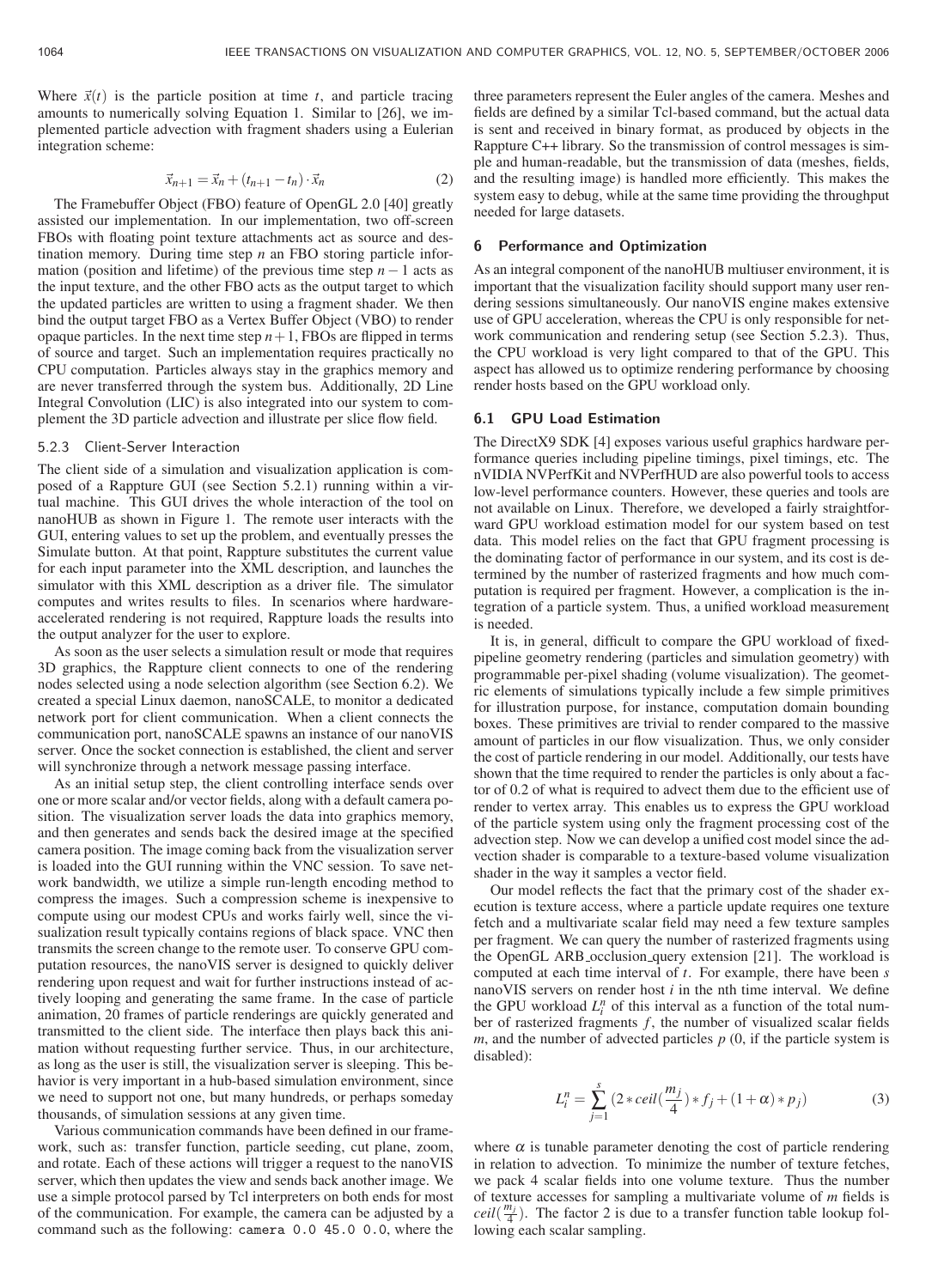#### 6.2 Node Selection

In addition to the estimation model, GPU memory usage is also factored in to prevent graphics memory thrashing. Thus, the best render node choice is one with the least amount of GPU workload that can fit the data sets of the new client. The nanoSCALE daemon resides on each render node and is responsible for monitoring estimated local GPU workload, tracking local graphics memory usage and starting new render services.

The nanoSCALE daemon communicates with the started render services through Linux pipes. Whenever a render server receives a render request, it estimates the GPU workload of the current request and pushes the estimate to the local nanoSCALE daemon through its pipe. Additionally, to include a historical bias in the load estimates, the workload at interval *w* is a decayed sum of the workloads of the previous *n* intervals with a decay factor of γ, where *n* and γ are tunable parameters:

$$
L_i = \sum_{k=w-n+1}^{w} \gamma^{(w-k)} * L_i^w
$$
 (4)

The nanoSCALE daemon broadcasts this decayed sum to all peer render nodes. Since the per node workload statistics are made aware to all render nodes, a new client can contact a random render node in the initial step. The initial host subsequently chooses a host with the lightest workload and enough graphics memory to start the render service. The initial host itself is also eligible in this selection. The initial host then updates its record of the target host's load average factoring in this new job. Such an approach keeps the initial host from redirecting to the same target when clients rapidly connect before the next time interval expires. When the target host finally broadcasts its most recent workload, its record at the initial host is updated.

And finally, a load redirection threshold factor  $\varepsilon$  is defined to further guide redirection decisions. The initial host with workload average *Linitial* only redirects a task to a target host with workload average  $L_{target}$ , if:

#### $L_{target} < \varepsilon * L_{initial}$

This is needed due to the lag time in the broadcast of workload updates. Different render nodes may have different ideas about the lowest workload. The parameter  $\varepsilon$  can also be tuned to achieve more accurate redirection. In theory, a client could cycle through several redirections until the load records stabilizes enough for it to settle on a host. However, such an approach would involve many iterations of network communication.

#### 6.3 Performance

To measure the performance and scalability of our system, we recorded real user interaction sessions visualizing a 128x128x128 scalar field using the nanoVIS engine in a 512x512 window. The user interaction includes rotation, zoom, transfer function modification, movement of cutting planes and change of lighting/material parameters, each of which causes the engine to re-render the data. A typical user generates bursts of events, where sets of closely spaced events are interlaced with periods of inactivity when the user examines the rendering result. On average, a user initiates less than 5 events per second.

Based on recorded events, we then simulated a series of simultaneous user visualization sessions. These sessions were started using our node selection scheme in Section 6.2. Our performance metric is the turnaround time, from the time the client issues a command to the time an updated image is received. We measured it on 1, 3 and 5 render nodes to demonstrate how the performance scales as the number of simultaneous render sessions increases. The timing does not include the simulation time, since such computation is not part of the rendering cost. Additionally, our tests are conducted on the nanoHUB production network with competing traffic from users in the same subnet. Thus, the test results are a realistic reflection of our system's performance in the production environment.



Fig. 3. Frame times: one, three and five render nodes.



Fig. 4. Electron gas simulation. Electrodes are positioned on the top. A narrow channel constraining the electrons is between the top GaAs and bottom AlGaAs layers. An impurity is planted in the middle of the channel to split the electron flow.

As shown in Figure 3, the frame times show a favorable sub-linear scaling instead of linear scaling as the number of render sessions increases. This is due to the inherent randomness in the distribution of the user events and their spacing. In other words, the clients rarely request image updates all at the same time. As described in Section 5.2.3, our nanoVIS server is designed to deliver upon request. Thus, the GPU can service the active clients while the others are idle. Such a strategy fits the nanoHUB particularly well, since a typical user will interact with the data generating a series of requests, then examine the results, leaving the client idle for a period of time. As demonstrated in Figure 3.b, with only 5 render nodes, our system is able to support 100 active sessions at more than 3 frames per second. With a more casual user base we expect to support a much larger number of sessions.

Our tests also revealed that when the number of clients exceeds 17 on a single node, the 512MB of system memory becomes insufficient and swapping occurs. Thus, the performance become less predictable. However, such problem can be easily solved by installing more system memory. Additionally, even under the severe system memory stress, the performance still degrades gracefully.

#### 7 Case Studies

Utilizing our remote simulation and visualization framework, developers successfully created several new nanotechnology tools, SQUALID-2D, Quantum Dot Lab, BioMOCA and Nanowire. More than 1100 user simulation and visualization sessions have been conducted within the very first two weeks of their deployment at nanoHUB.org. In this section we introduce three of these tools. More existing tools are being built to take advantage of nanoVIS graphics hardware acceleration.

#### 7.1 2-D Electron Gas Simulator

A 2-dimensional electron gas (2DEG) is created by trapping electrons in a very thin quantum well at the boundary between GaAs and  $\text{Al}_x\text{Ga}_{1-x}\text{As}$  layers in a semiconductor heterostructure. Quantum de-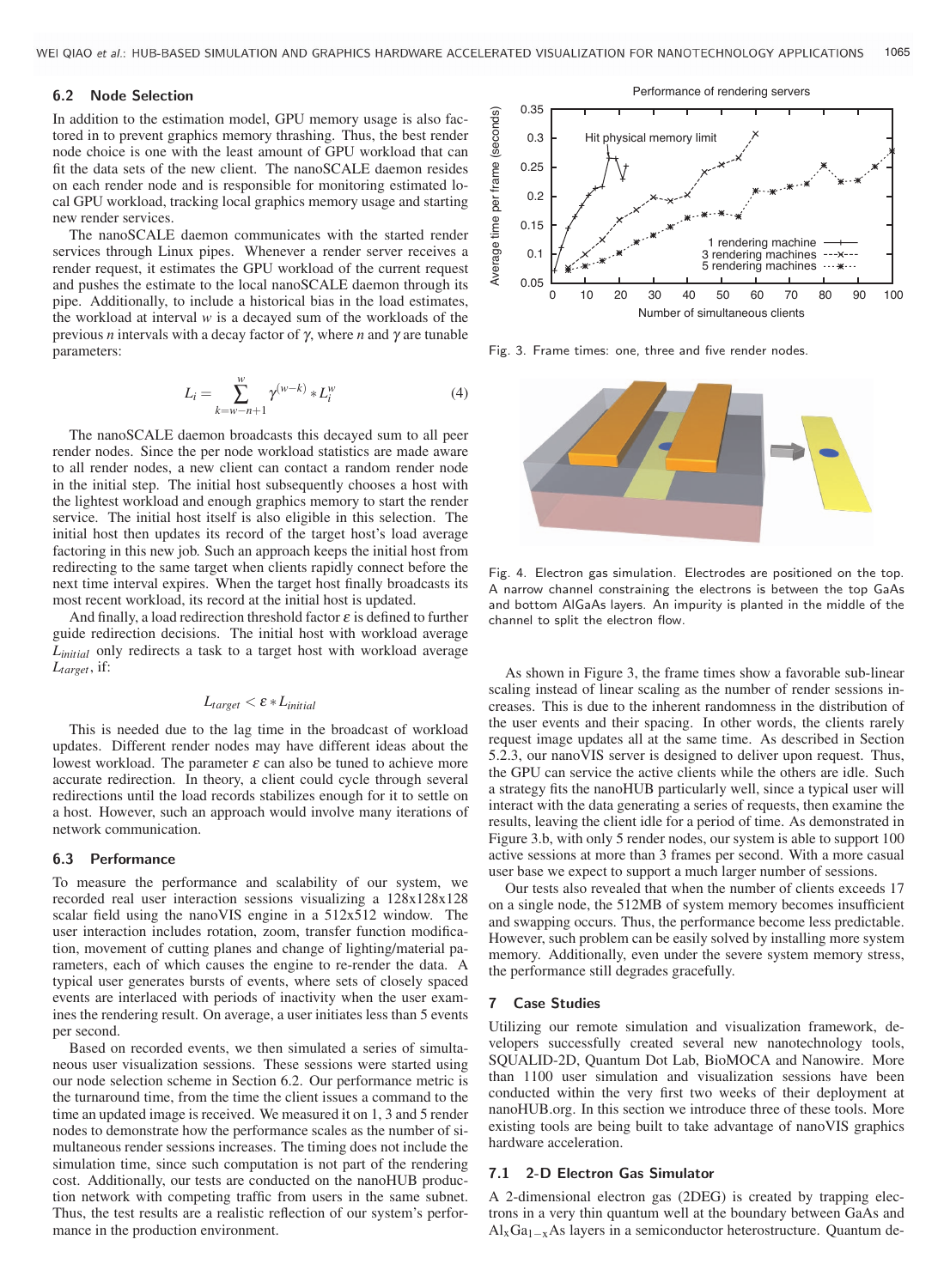

Fig. 5. Ion flow simulation through a pore in a cell membrane: (a) default view, (b) with a single isosurface.

vices can be created by further constraining electrons in the remaining two dimensions. For instance, by adding electrodes on top of the 2DEG to create potential barriers defining channels, as shown in Figure 4. Splitting the path of electrons as they flow down the channel creates an opportunity for interesting quantum interference effects. A magnetic field, for example, can be used to tune the interference of electrons. This is the Aharonov-Bohm effect, which can be used to create many interesting nanodevices [17, 23].

However, even a single impurity within the device is enough to split the flow of electrons, creating unintentional interference effects [28]. We used a simulator called SQUALID-2D (Semiconductor QUantum AnaLysis Including Dissipation) [34] to study such effects in a nanowire with an impurity in the middle of the channel. By varying the strength of the influencing magnetic field, a series of 2D electron flows and electron potential scalar fields are generated. Using the magnetic field as the third dimension, these slices are stacked into a volume, which provides a convenient environment to study the electron properties under different magnetic conditions.

As shown in Figure 6.a, the particle simulation illustrates the conceptual flow of electrons in the device based on a current density that was computed quantum-mechanically. Near the front of the device, the strong magnetic field causes electron stream to curl and flow around the impurity on either side (see Figure 6.b), coupling the edge states as explained in [28]. Additionally, the electrochemical potential field, which is a measure of the average energy of electrons as they propagate down the channel, can be volume-rendered to further illustrate the strength and spatial features of the energy distribution. As shown in Figure 6.c, a sharp drop in electrochemical potential shows areas of resistance within the device as a result of an impurity.

#### 7.2 BioMOCA

BioMOCA simulates the flow of ions through a pore in a cell membrane. This is normally a daunting task in molecular dynamics simulation, but BioMOCA borrows the Monte Carlo technique from traditional semiconductor device simulation and applies it to the biological realm. It computes random walks of ions through a channel with a fixed geometry within a cell membrane. The channel is shown in Figure 5 as it appears in the client window. The two vertical planes illustrates the walls of the cell membrane. The cut plane shows a 2 dimensional slice with the channel clearly highlighted as the magenta region running from left to right. Users can interactively explore the geometry of the channel by clicking and dragging on the legend as shown in Figure 5.b, to highlight a single isosurface. Each click or drag operation sends a command to the nanoVIS server, which responds instantly with an updated view.







Fig. 6. Electron gas simulation: (a) hybrid electron flow and potential visualization, (b) impurity causing electrons to swirl around, (c) sharp drop of electron potential surrounding the impurity.

#### 7.3 Quantum Dot Lab

A quantum dot is a tiny chunk of conductor or semiconductor material surrounded on all sides by an insulator. Electrons inside are trapped by the insulator, and if the interior dimensions are small enough (perhaps a few dozen atoms in any direction), the electrons exhibit quantum effects, even at room temperature. Electrons sit in quantized states which resemble the wavefunctions of electrons bound to an atom. Because of this, quantum dots are sometimes referred to as "artificial atoms", and they can be exploited in the same manner as atoms to create lasers and detectors that operate at very specific wavelengths of light [22].

The Quantum Dot Lab is based on the NEMO-3D simulator, which can be used to study various configurations of quantum dots [25]. This tool has a graphical interface generated by the Rappture toolkit, letting the user select the size and shape of the quantum dot, the material, the incident light source, and other parameters. Pressing the Simulate button launches a NEMO-3D simulation, which reports the electronic wavefunctions for the various quantized states, along with the absorption spectrum for incident light. Researchers can then tweak the size and shape of the quantum dot to achieve sensitivity to a particular wavelength of light.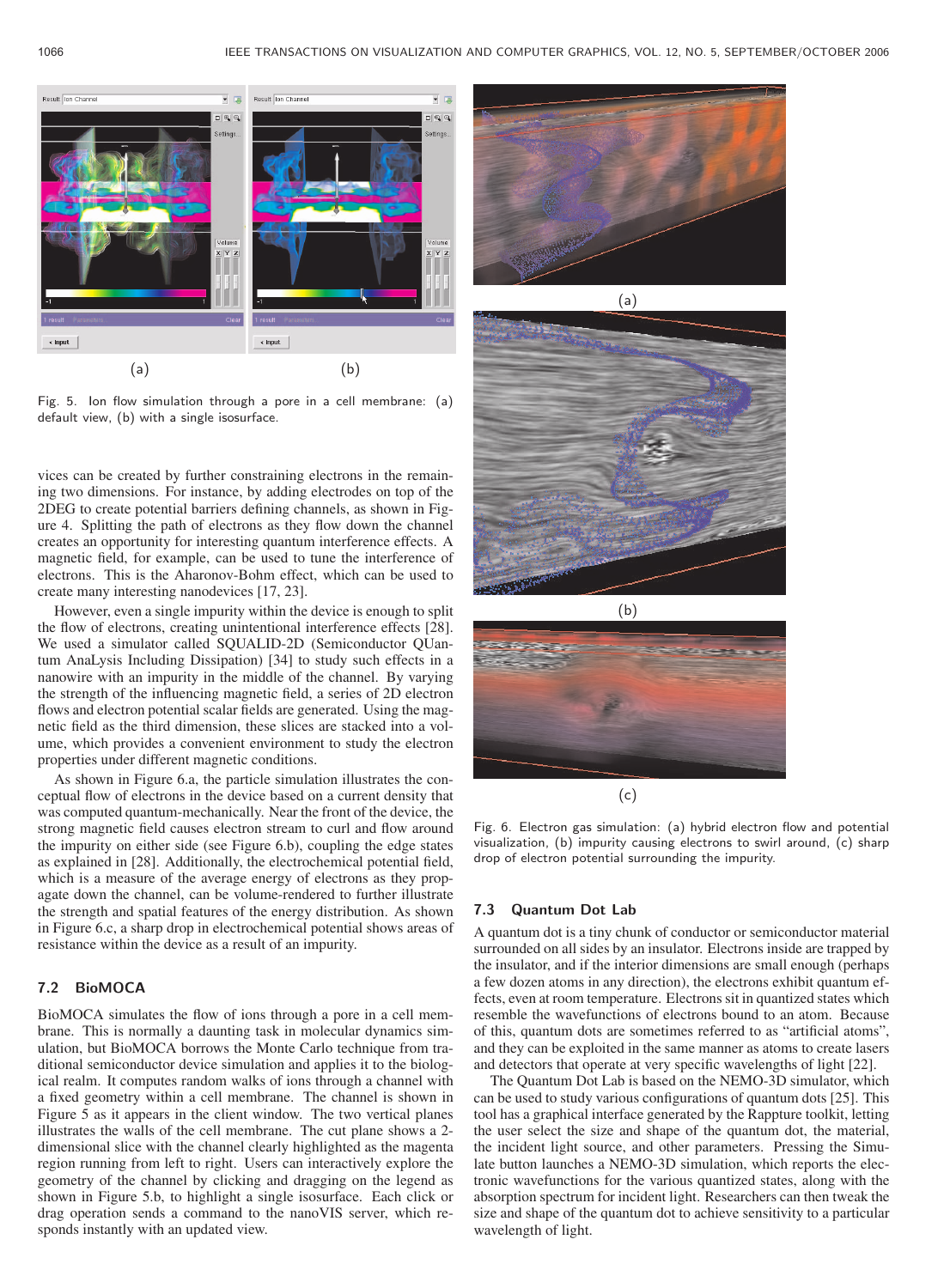

Fig. 7. Two million atom quantum dot simulation: (a) s electron orbital, (b) p electron orbital, (c) s and p electron orbital combined.

Visualization of the electronic wavefunction within the volume of the quantum dot is particularly helpful in this analysis. Figure 7 shows s- and p-orbitals for electrons confined within a rectangular quantum dot. We have found *visually* that a single wavefunction in a highly excited state can have significantly different nodal symmetries for its component orbitals. In this case, it is the s-orbital, rather than the porbital, that has most of its distribution concentrated near the boundary of the quantum dot.

#### 8 Conclusion and Future work

We have described our remote visualization hardware and client-server software architecture for nanoHUB.org. As an integral component of the nanoHUB, our framework is capable of seamlessly delivering hardware accelerated nanotechnology visualization to remote simulation scientists with only minimal requirements on their computing environments. Our nanoVIS render server incorporates texture-based volume visualization and flow visualization techniques to flexibly handle a variety of nanoscience simulation data. As a component of NCN's Rappture Toolkit, the nanoVIS engine enables rapid development and deployment of new simulation tools. Additionally, we demonstrated that coupled with our GPU load estimation model and render node selection scheme, our approach is both efficient and scalable. Our system design can also be adopted to economically deliver accelerated graphics to other hub-based multi-user environments.

Future work on our system encompasses several directions. First, a more advanced compression algorithm may help reduce the network bandwidth usage under heavy render requests. Second, the nanoVIS render server can be further optimized to adaptively reduce the rendering quality during rapid user interaction sequences. Such an approach can further enhance our system's interactivity without degrading the user experience. Third, we can extend the nanoVIS engine to handle a richer set of grid topologies including unstructured meshes for finite element simulations.

#### Acknowledgements

The authors would like to thank Martin Kraus, Nikolai Svakhine, Ross Maciejewski, Xiaoyu Li, the anonymous reviewers for many helpful discussions and comments, and nVIDIA for providing graphics hardware for testing. This material is based upon work supported by the National Science Foundation under Grant No. EEC-0228390.

#### References

- [1] ParaView http://www.paraview.org.
- [2] VirtualGL http://virtualgl.sourceforge.net/.
- [3] Rappture Toolkit http://rappture.org.
- [4] DirectX9 http://msdn.microsoft.com/directx/.
- [5] C. Anfinsen. Principles that govern the folding of protein chains. *Science*, 181:223–230, 1973.
- [6] M. Brill, H. Hagen, H.-C. Rodrian, W. Djatschin, and S. V. Klimenko. Streamball techniques for flow visualization. In *Proceedings IEEE Visualization 1994*, 1994.
- [7] B. Cabral, N. Cam, and J. Foran. Accelerated volume rendering and tomographic reconstruction using texture mapping hardware. *ACM Symposium on Volume Visualization*, 1994.
- [8] B. Cabral and L. C. Leedom. Imaging vector fields using line integral convolution. In *Proceedings of SIGGRAPH 93*, pages 263–272, 1993.
- [9] H. R. Childs, E. Brugger, K. S. Bonnell, J. Meredith, M. Miller, B. Whitlock, and N. Max. A contract based system for large data visualization. In *Proceedings IEEE Visualization 2005*, 2005.
- [10] K. Engel, O. Sommer, and T. Ertl. A framework for interactive hardware accelerated remote 3d-visualization. In *Proceedings of EG/IEEE TCVF Symposium on Visualization VisSym'00*, pages 167–177, 2000.
- [11] J. Gao, J. Huang, C. R. Johnson, and S. Atchley. Distributed data management for large volume visualization. In *Proceedings IEEE Visualization 2005*, 2005.
- [12] W. Heidrich, R. Westermann, H.-P. Seidel, and T. Ertl. Applications of pixel textures in visualization and realistic image synthesis. In *ACM Symposium on Interactive 3D Graphics*, pages 127–134, 1999.
- [13] W. Hibbard. Visad: connecting people to computations and people to people. *Computer Graphics*, 32(3), 1991.
- [14] J. P. M. Hultquist. Constructing stream surfaces in steady 3d vector fields. In *Proceedings IEEE Visualization 1992*, 1992.
- [15] W. Humphrey, A. Dalke, and K. Schulten. Vmd: Visual molecular dynamics. *Journal of Molecular Graphics*, 14:33–38, February 1996.
- [16] G. Humphreys, M. Houston, R. Ng, R. Frank, S. Ahern, P. D. Kirchner, and J. T. Klosowski. Chromium: a stream-processing framework for interactive rendering on clusters. In *SIGGRAPH '02: Proceedings of the 29th annual conference on Computer graphics and interactive techniques*, pages 693–702, 2002.
- [17] Y. Imry and R. A. Webb. Quantum interference and the aharonov-bohm effect. *Scientific American*, 260(4), 1989.
- [18] B. Jobard, G. Erlebacher, and M. Y. Hussaini. Hardware accelerated texture advection for unsteady flow visualization. In *Proceedings IEEE Visualization 2000*, 2000.
- [19] B. Jobard, G. Erlebacher, and M. Y. Hussaini. Lagrangian-eulerian advection of noise and dye textures for unsteady flow visualization. *IEEE Transactions on Visualization and Computer Graphics*, 8(3):211–222, 2002.
- [20] R. Kaehler, S. Prohaska, A. Hutanu, and H.-C. Hege. Visualization of time-dependent remote adaptive mesh refinement data. In *Proceedings IEEE Visualization 2005*, 2005.
- [21] M. J. Kilgard. *NVIDIA OpenGL Extension Specifications*. NVIDIA Corporation, 2001.
- [22] G. Klimeck, F. Oyafuso, R. Bowen, and T. Boykin. 3-d atomistic nanoelectronic modeling on high performance clusters: multimillion atom simulations. *Superlattices and Microstructures*, 31(2–4), 2002.